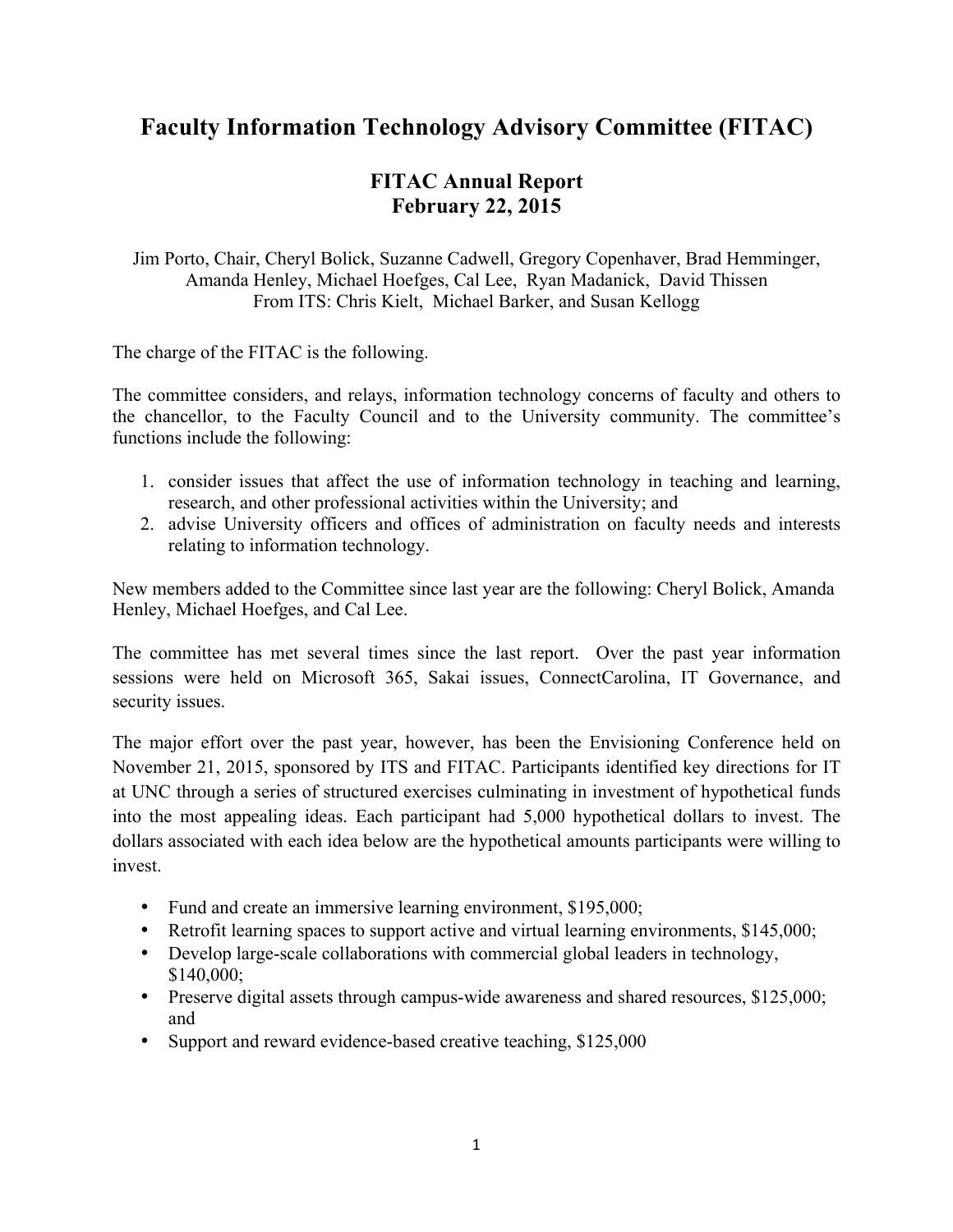A link to the description of the conference may be found at http://its.unc.edu/carolina-eventlaunches-dialogue-on-future-of-learning/ . Attached is a brief article about the conference published in the University Gazette. The agenda for the conference is below.



## Agenda

November 21, 2014

 $\mathbf{I}$ 

| 8:00 - 8:30 a.m.        | Registration                                                                                                                                                                                                                                          |
|-------------------------|-------------------------------------------------------------------------------------------------------------------------------------------------------------------------------------------------------------------------------------------------------|
| $8:30 - 8:40$ a.m.      | Welcome address from Jim Porto, Chair of the Faculty<br>Information Technology Advisory Committee (FITAC)                                                                                                                                             |
| $8:40 - 9:20$ a.m.      | Gary Marchionini - "IT in Higher Education: Disruption or<br>Transition?"                                                                                                                                                                             |
| 9:20 – 9:30 a.m.        | <b>Break</b>                                                                                                                                                                                                                                          |
| 9:30 - 11:30 a.m.       | <b>Envisioning Group Sessions</b><br>Introduction and overview<br>Long-term brainstorm exercise<br>Near-term planning exercise<br>Idea nomination for investment activity<br>Reference the back of your badge for your assigned room and facilitator. |
| 11:30 - 11:45 a.m.      | <b>Break</b>                                                                                                                                                                                                                                          |
| 11:45 a.m. - 12:45 p.m. | Investing and lunch begin                                                                                                                                                                                                                             |
| 12:30 p.m.              | Investing period closes                                                                                                                                                                                                                               |
| $12:30 - 1:15$ p.m.     | <b>Daniel Russell Presentation</b>                                                                                                                                                                                                                    |
| $1:15 - 1:30$ p.m.      | Investment results and closing remarks by Chris Kielt, Vice<br>Chancellor for Information Technology and Chief<br><b>Information Officer</b>                                                                                                          |

FITAC is now working with ITS to refine the list and to develop a continuing ability to collect ideas from the University community on information technology.